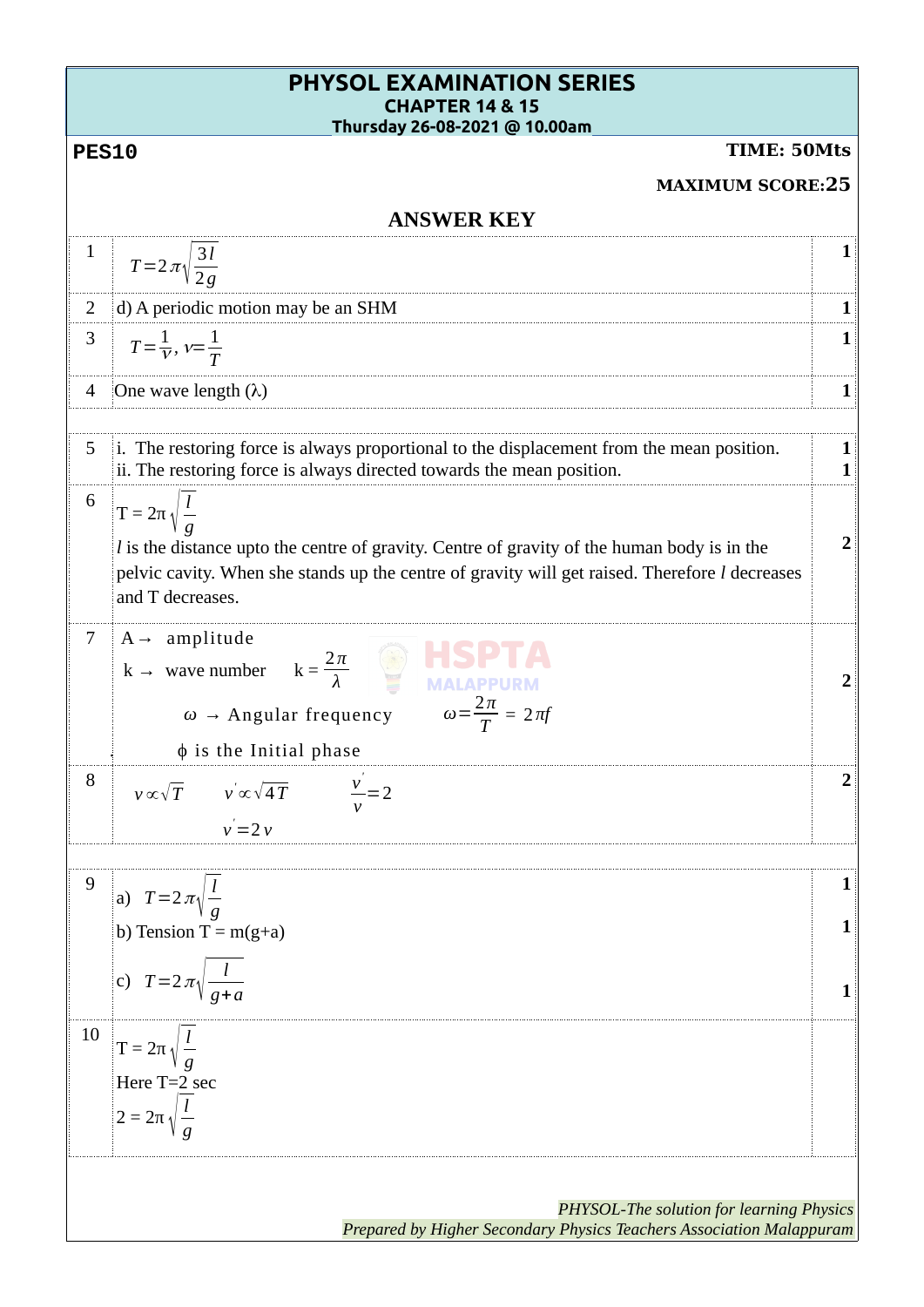

*PHYSOL-The solution for learning Physics Prepared by Higher Secondary Physics Teachers Association Malappuram*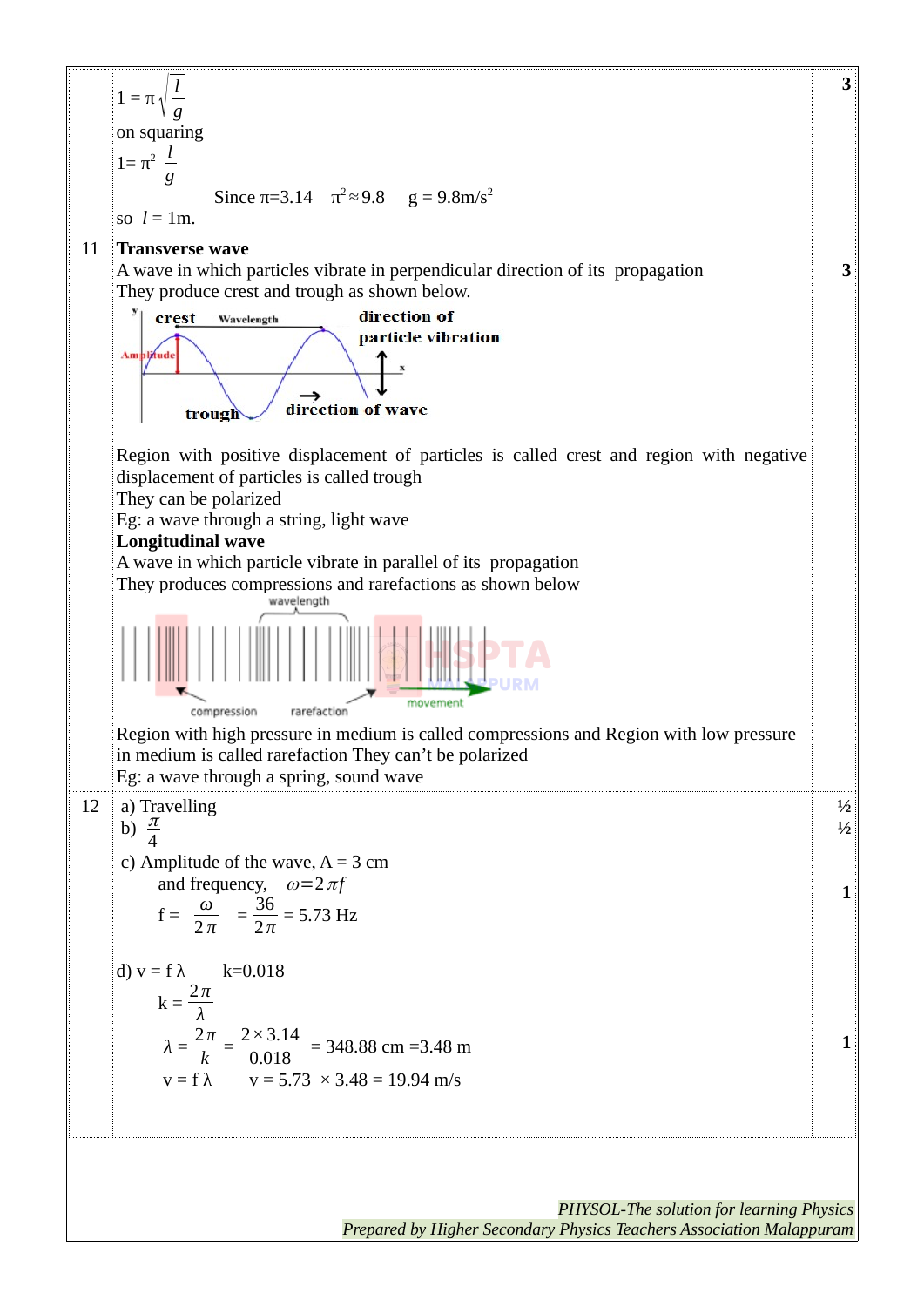13 a)  
\n
$$
\frac{f_2}{f_2}
$$
\n
$$
\frac{f_3}{f_4}
$$
\n
$$
\frac{f_4}{f_5}
$$
\n
$$
\frac{f_5}{f_6}
$$
\n
$$
\frac{f_6}{f_7}
$$
\n
$$
\frac{f_7}{f_8}
$$
\n
$$
\frac{f_7}{f_8}
$$
\n
$$
\frac{f_7}{f_8}
$$
\n
$$
\frac{f_7}{f_8}
$$
\n
$$
\frac{f_7}{f_8}
$$
\n
$$
\frac{f_7}{f_8}
$$
\n
$$
\frac{f_7}{f_8}
$$
\n
$$
\frac{f_7}{f_8}
$$
\n
$$
\frac{f_7}{f_8}
$$
\n
$$
\frac{f_7}{f_8}
$$
\n
$$
\frac{f_7}{f_8}
$$
\n
$$
\frac{f_7}{f_8}
$$
\n
$$
\frac{f_7}{f_8}
$$
\n
$$
\frac{f_7}{f_8}
$$
\n
$$
\frac{f_7}{f_8}
$$
\n
$$
\frac{f_7}{f_8}
$$
\n
$$
\frac{f_7}{f_8}
$$
\n
$$
\frac{f_7}{f_8}
$$
\n
$$
\frac{f_7}{f_8}
$$
\n
$$
\frac{f_7}{f_8}
$$
\n
$$
\frac{f_7}{f_8}
$$
\n
$$
\frac{f_7}{f_8}
$$
\n
$$
\frac{f_7}{f_8}
$$
\n
$$
\frac{f_7}{f_8}
$$
\n
$$
\frac{f_7}{f_8}
$$
\n
$$
\frac{f_7}{f_8}
$$
\n
$$
\frac{f_7}{f_8}
$$
\n
$$
\frac{f_7}{f_8}
$$
\n
$$
\frac{f_7}{f_8}
$$
\n
$$
\frac{f_7}{f_8}
$$
\n
$$
\frac{f_7}{f_8}
$$
\n
$$
\frac{f_7}{f_8}
$$
\n
$$
\frac{f_7}{f_8}
$$
\n
$$
\frac{f_7}{f_8}
$$
\n
$$
\frac{f_7}{f_8}
$$

*Prepared by Higher Secondary Physics Teachers Association Malappuram*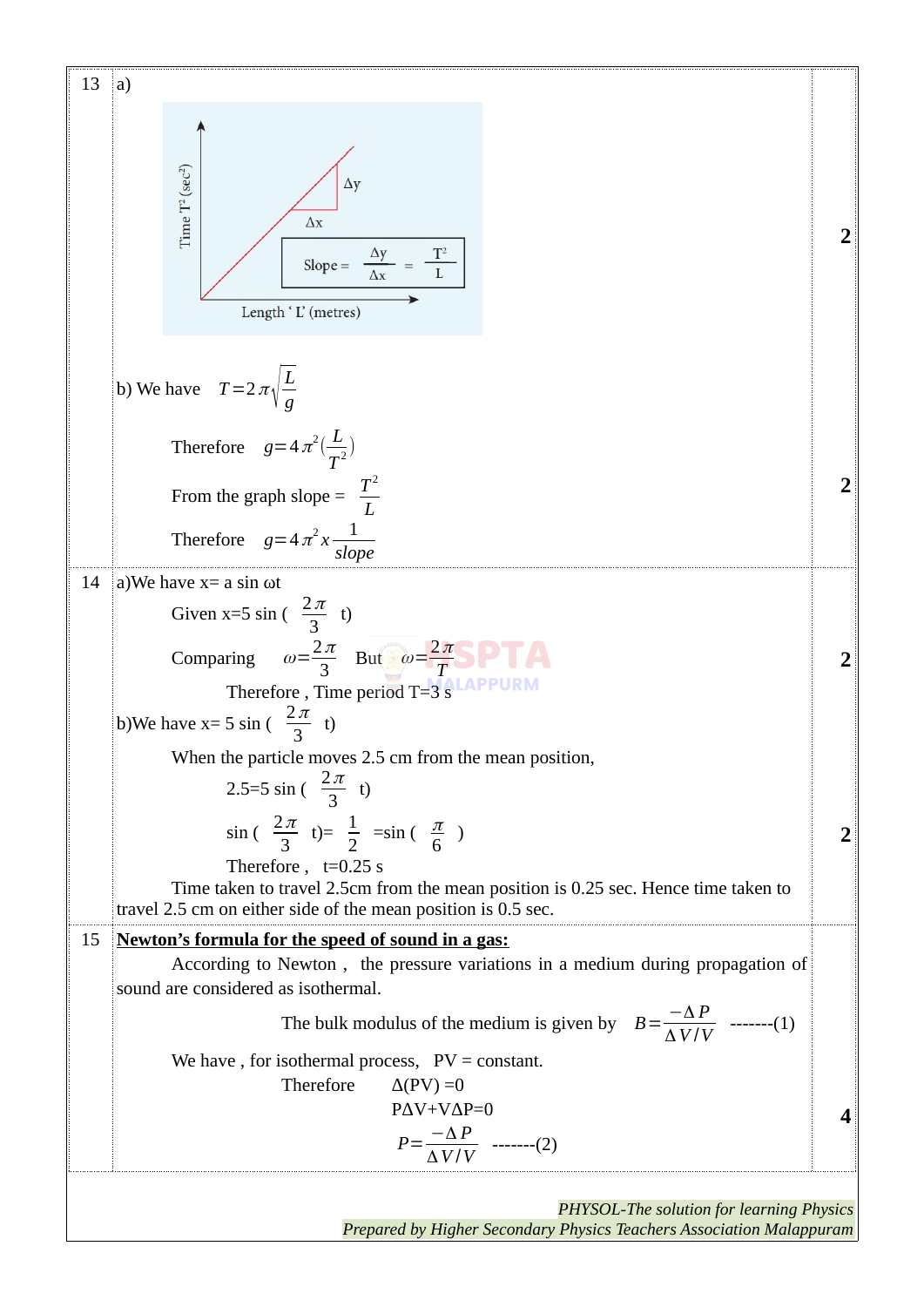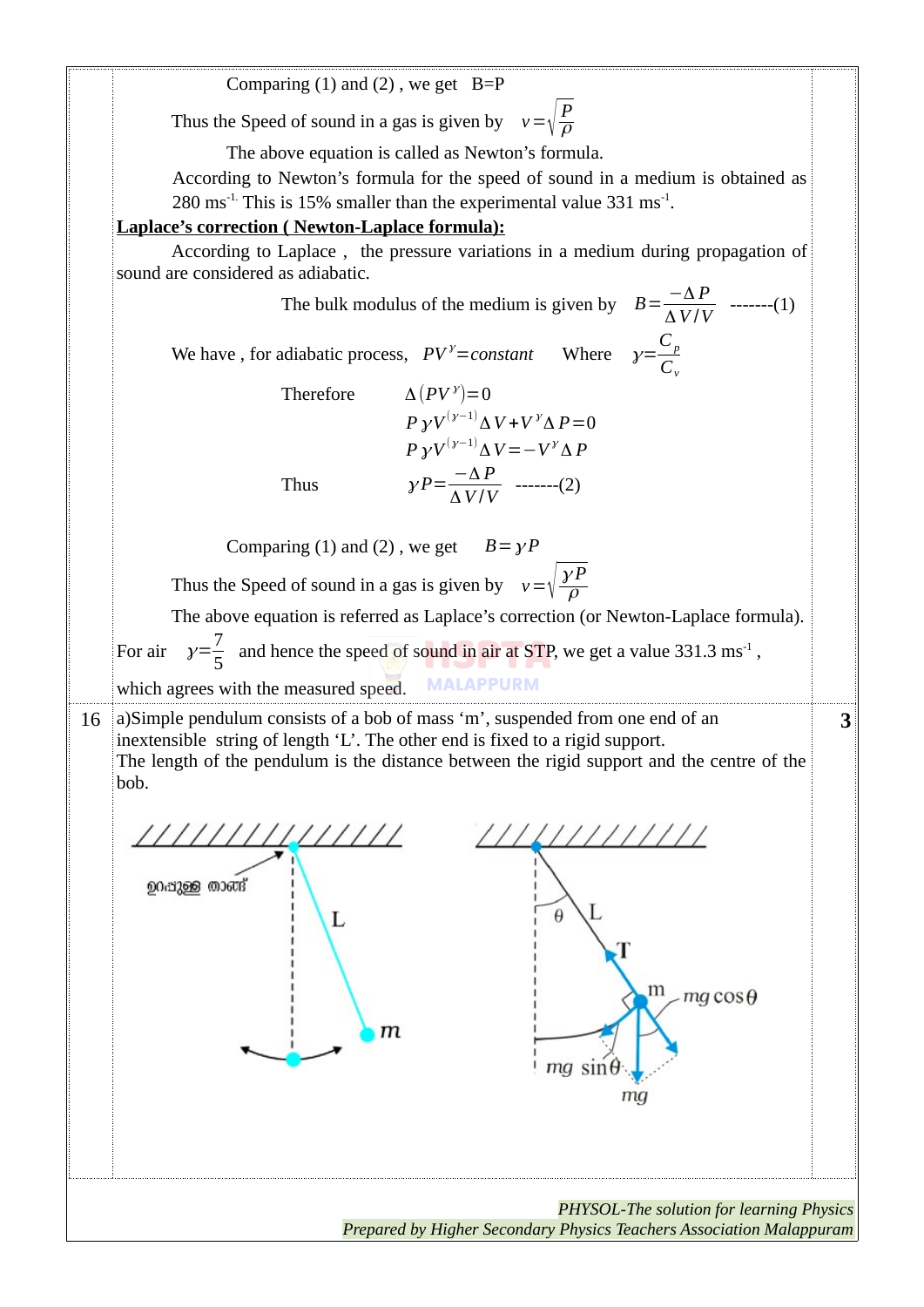When the bob is pulled to one side and released the pendulum executes oscillations. At any instant 'θ' be the angular displacement.

The weight of the bob 'mg' can be resolved into two components,

mgsin  $\theta \rightarrow$  directed towards mean position,

mgcos  $\theta \rightarrow$  in the direction of string.

Here, 'mgsin  $\theta$ ' gives the restoring force.

*ie* F=-mg sin θ=-mg θ (*as* θ<<)  
\nBut 
$$
\theta = \frac{x}{L}
$$
  
\n∴ F=- $\left(\frac{mg}{L}\right)x$ 

Thus for small amplitude oscillations, the force is proportional to the displacement and directed towards mean position. Hence oscillations of simple pendulum is SHM.

**JRM** 

**Period of oscillation of a simple pendulum:**

For a simple pendulum,

*∴* −*ω*

$$
F = -\left(\frac{mg}{L}\right)x \quad and
$$
  
\n
$$
F = ma
$$
  
\n
$$
\therefore ma = -\left(\frac{mg}{L}\right)x
$$
  
\n
$$
a = -\frac{gx}{L}
$$

But 
$$
a=-\omega^2 x
$$
  
\n $\therefore -\omega^2 x = -\frac{gx}{r}$  MALAPP

$$
\omega^{2} = \frac{g}{L}
$$
\n
$$
\omega = \sqrt{\frac{g}{L}}
$$
\n
$$
\frac{2\pi}{T} = \sqrt{\frac{g}{L}}
$$

This is the period of oscillation of a simple pendulum. b)The length of a seconds pendulum (which ticks seconds) L=1m.

*g*

*L*

 $T=2\pi\sqrt{\frac{L}{g}}$ 

**1**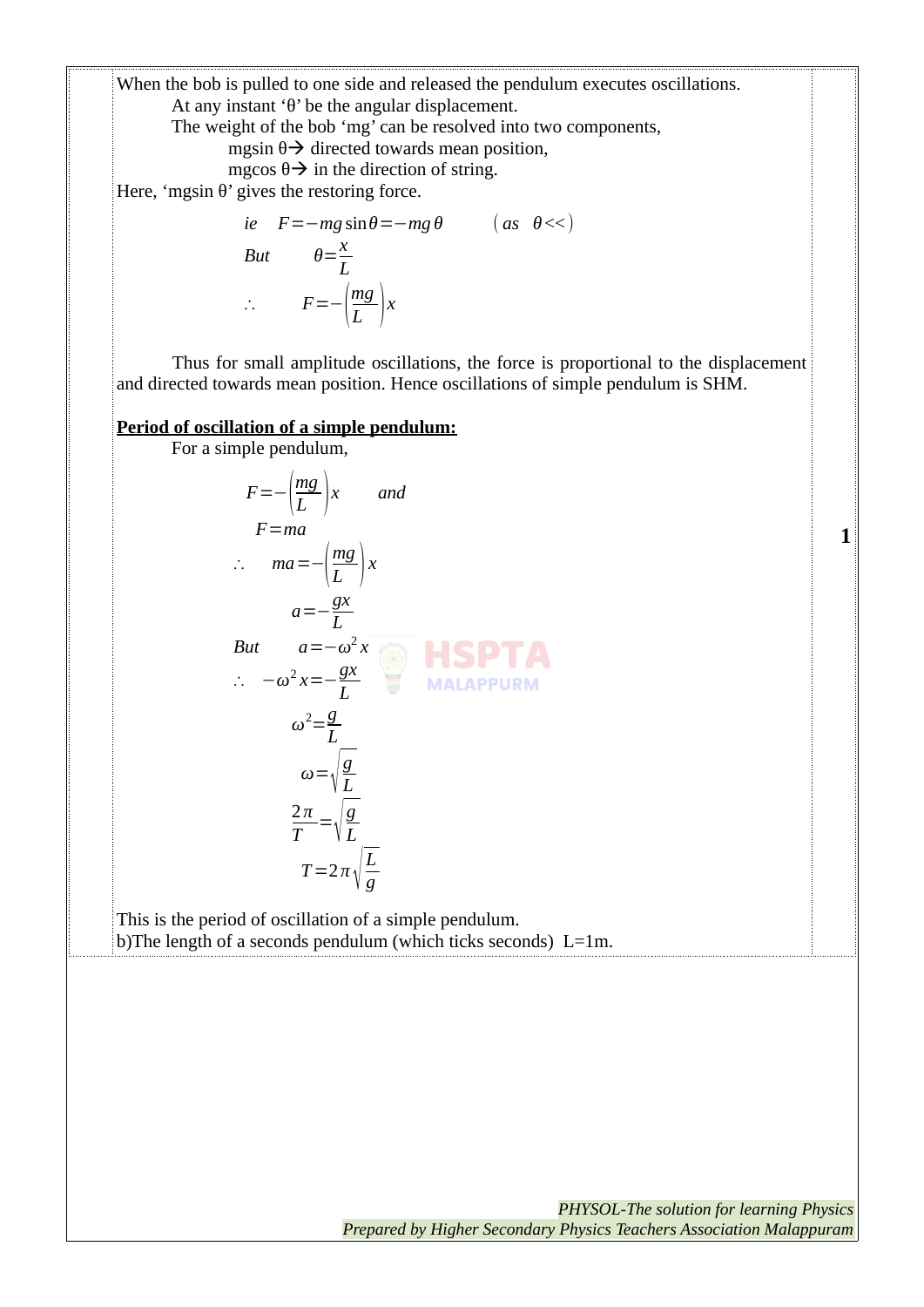| <b>PHYSOL EXAMINATION SERIES</b><br>അധ്യായം 14 & 15 |                                                                                                                                                                                                                                                              |        |  |
|-----------------------------------------------------|--------------------------------------------------------------------------------------------------------------------------------------------------------------------------------------------------------------------------------------------------------------|--------|--|
|                                                     | 26-08-2021 വ്യാഴം 10.00 am                                                                                                                                                                                                                                   |        |  |
| സമയം : 50 മിനിറ്റ്<br><b>PES10M</b>                 |                                                                                                                                                                                                                                                              |        |  |
|                                                     | പരമാവധി സ്കോർ : 25                                                                                                                                                                                                                                           |        |  |
|                                                     | ഉത്തരസ്മചിക                                                                                                                                                                                                                                                  |        |  |
| $\mathbf{1}$                                        | $T=2\pi\sqrt{\frac{3l}{2a}}$                                                                                                                                                                                                                                 | 1      |  |
| $\overline{2}$                                      | d) ഒരു ക്രമാവർത്തന ചലനം  ഒരു SHM ആകാം.                                                                                                                                                                                                                       | 1      |  |
| 3                                                   | $T\!=\!\frac{1}{\nu}$ അല്ലെങ്കിൽ $\nu\!=\!\frac{1}{T}$                                                                                                                                                                                                       | 1      |  |
|                                                     | ്തരംഗ ദൈർഘ്യം  (λ)                                                                                                                                                                                                                                           | 1      |  |
| 5                                                   | $\,$ i. ക്രമാവർത്തനചലനത്തിലുള്ള ഒരു വസ്തവിന്റെ ത്വരണം സന്തുലിത<br>സ്ഥാനത്തനിന്നള്ള സ്ഥാനാന്തരത്തിന് ആനപാതികമായിരിക്കണം,<br>ii.ത്വരണം സഇ്ളലിത ബിന്ദുവിന്റെ ദിശയിലായിരിക്കണം.                                                                                  | 1<br>1 |  |
| 6                                                   | $T = 2\pi \sqrt{\frac{l}{a}}$<br>HSPIA<br>$l$ എന്നത് ഗുരുത്വ കേന്ദ്രത്തിലേക്കുള്ള ദൂരമാണ്. URM<br>പെൺകുട്ടി ഊഞ്ഞാലിൽ നിന്നുകൊണ്ട് ഊഞ്ഞാലാടുമ്പോൾ ഗുരുത്വകേന്ദ്രത്തിന്റെ<br>സ്ഥാനം ഉയർത്തപ്പെട്ടം . അതായത് $l$ കൂടുകയും ആവർത്തനകാലം (T) കുറയുകയും<br>ചെയ്യം.  | 2      |  |
| 7                                                   | ആയതി<br>$A \rightarrow$<br>k <sub>→</sub> തരംഗസംഖൃ k = $\frac{2\pi}{\lambda}$<br>$\omega = \frac{2\pi}{T} = 2\pi f$<br>$\omega$ $\rightarrow$ കോണീയ ആവൃത്തി<br>$\phi$ ൃവാരംഭ ഫേസ്                                                                            |        |  |
| 8                                                   | $\top$ വലിവുബലമുള്ള ചരടിലെ പ്രവേഗം $v\!\propto\!\sqrt{T}$<br>വലിവുബലം നാല് മടങ്ങ് വർദ്ധിക്കുകയാണെങ്കിൽ, $-\sqrt{\alpha}\sqrt{4\,T}$<br>മുകളിലെ സമവാകൃങ്ങൾ താരതമ്യം ചെയ്താൽ, $\frac{v}{n}$ =2<br>$v = 2v$<br>അഥവാ<br>അതായത് ആവ്വത്തി രണ്ട് മടങ്ങ് വർദ്ധിക്കം. | 2      |  |
|                                                     | PHYSOL-The solution for learning Physics<br>Prepared by Higher Secondary Physics Teachers Association Malappuram                                                                                                                                             |        |  |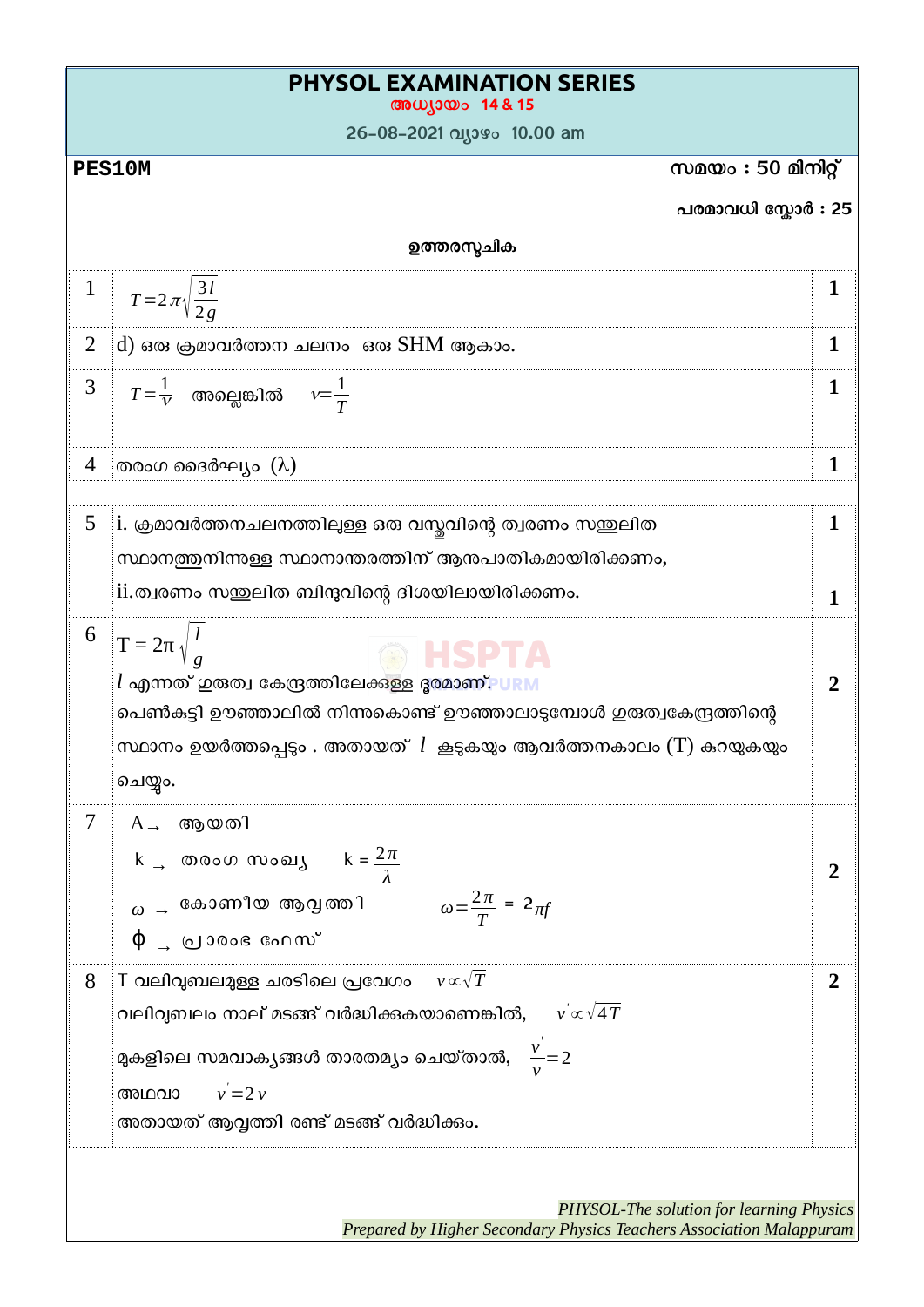

*Prepared by Higher Secondary Physics Teachers Association Malappuram*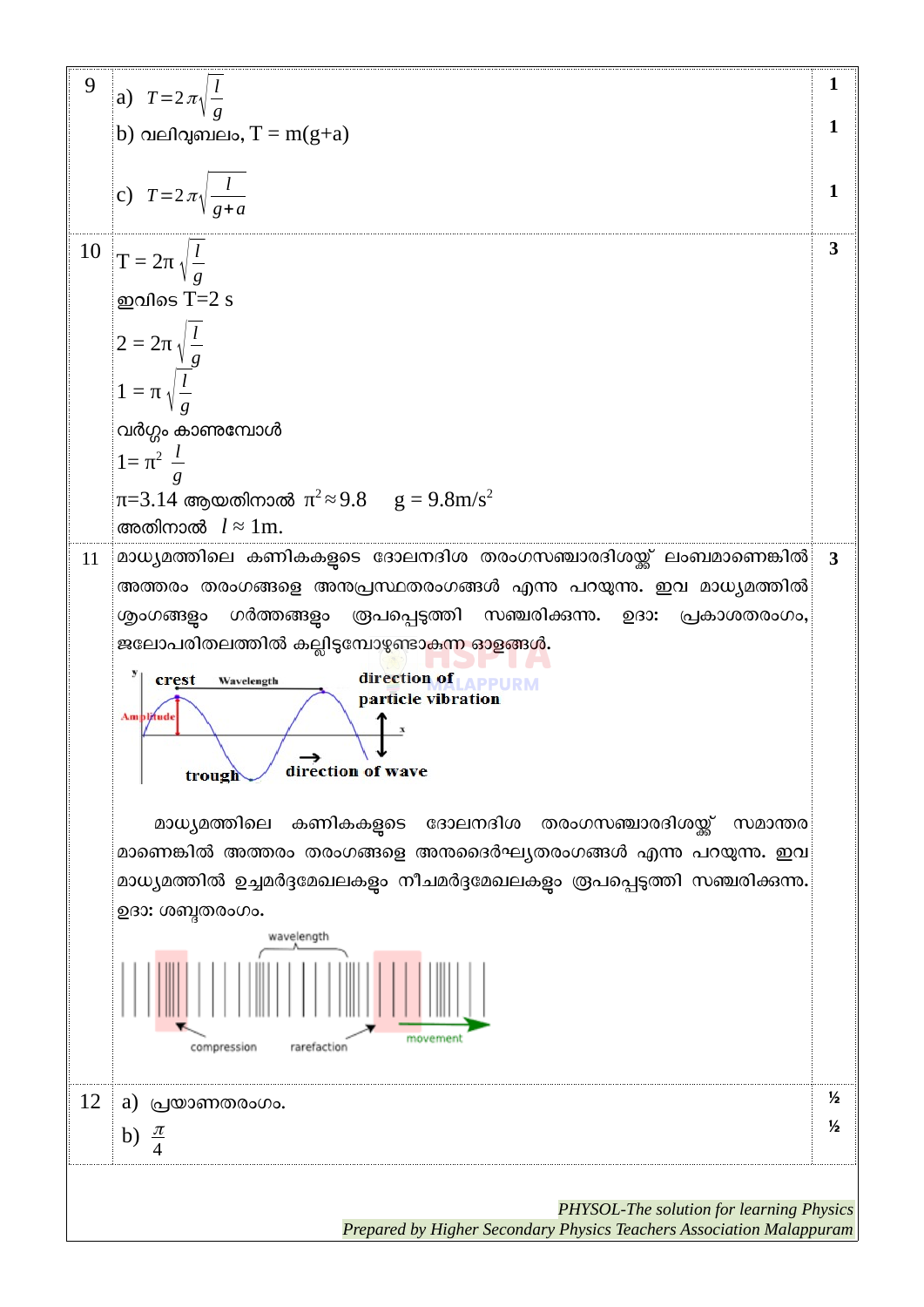c) തരംഗത്തിന്റെആയതി, A = 3 cm ആവൃത്തി, ω=2π*<sup>f</sup>* f = *<sup>ω</sup>* 2 *π* = 36 2 *π* = 5.73 Hz d) v = f λ k = 0.018 k = <sup>2</sup> *<sup>π</sup> λ λ* = 2 *π k* = 2*×*3.14 0.018 = 348.88 cm =3.48 m v = f λ v = 5.73 × 3.48 = 19.94 m/s **1 1** 13 a) b) *T*=2<sup>π</sup> <sup>√</sup> *L g* ആണെന്ന് നമുക്കറിയാം. അതിനാൽ *g*=4<sup>π</sup> 2 ( *L T* 2 ) ഗ്രാPിൽനിന്നും, ചരിവ് <sup>Δ</sup> *<sup>y</sup>* Δ *x* = *T* 2 *L* അതിനാൽ *g*=4<sup>π</sup> 2× 1 ചരിവ് അല്ലെങ്കിൽ *g*=4<sup>π</sup> 2× Δ*x* Δ *y* **2 2** 14 a) x = a sin ωt ആണെന്ന് നമുക്കറിയാം. *x*=5 sin( 2 *π* 3 *<sup>t</sup>*) എന്ന് തന്നിരിക്കുന്നു. താരതമ്യം ചെയ്താൽ ω= 2<sup>π</sup> 3 . എന്നാൽ ω<sup>=</sup> 2<sup>π</sup> *T* അതിനാൽ ആവർത്തനകാലം, T = 3 s. **2**

*PHYSOL-The solution for learning Physics Prepared by Higher Secondary Physics Teachers Association Malappuram*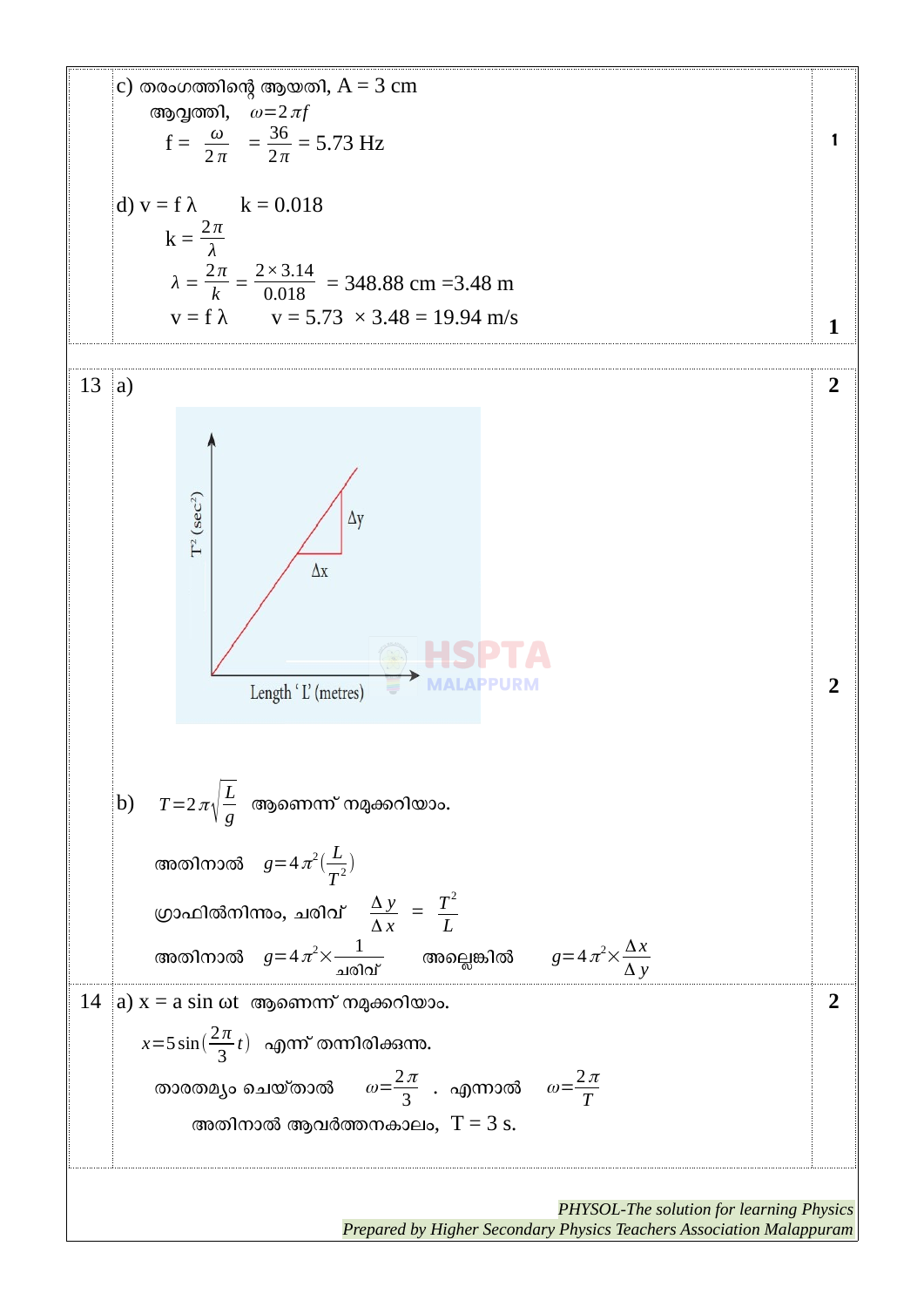

*PHYSOL-The solution for learning Physics Prepared by Higher Secondary Physics Teachers Association Malappuram*